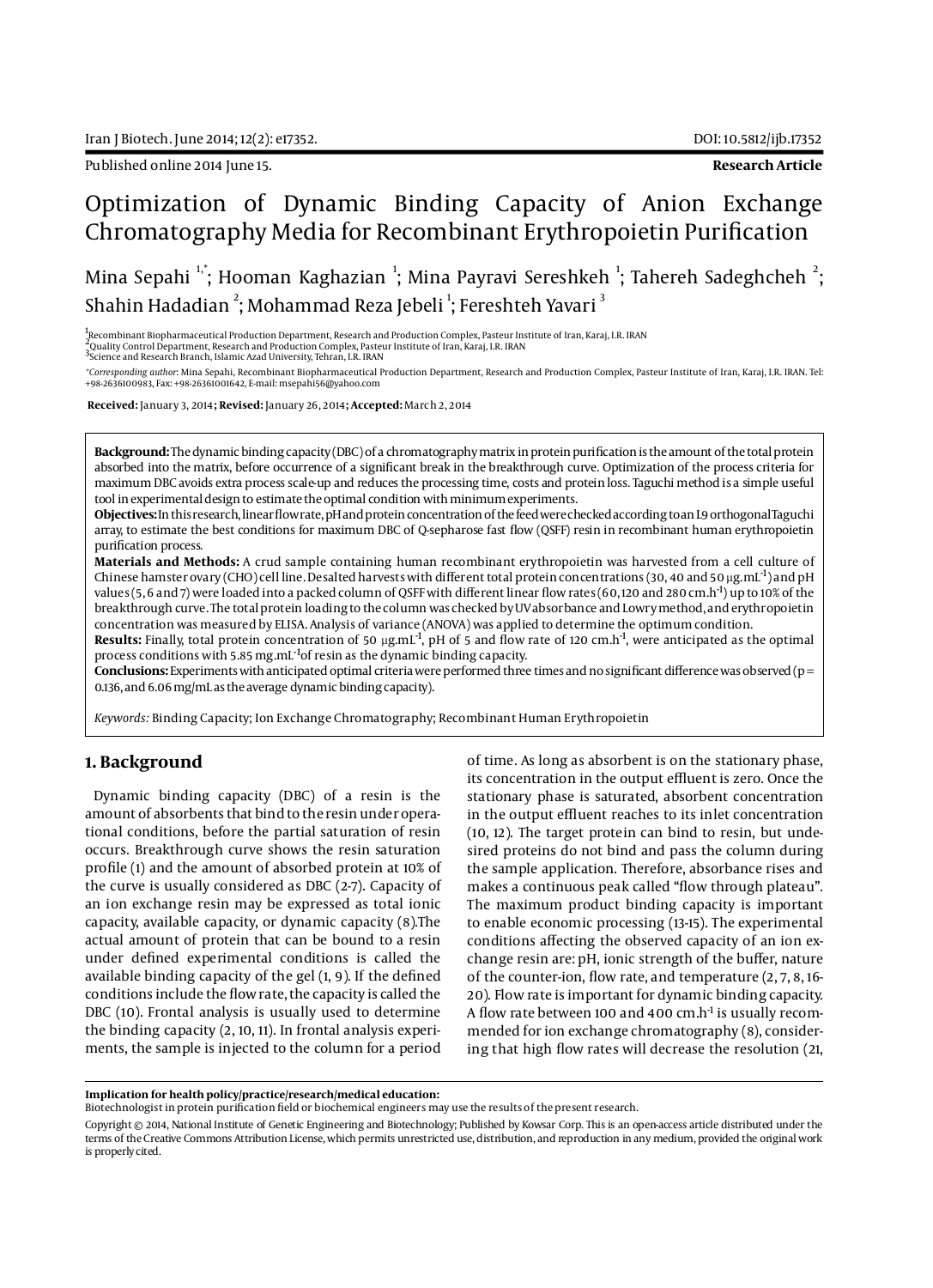22). Capacity varies from case to case depending on the protein properties and flow rate, and all manufacturers have reported some data on DBC of certain proteins; for example, dynamic binding capacities of Q-sepharose fast flow (QSFF) resin for thyroglobulin and human serum albumin are 3 and 120 mg.ml<sup>-1</sup> of the gel, respectively (8). To optimize a chromatographic process, it is recommended to determine the DBC for the target protein. Optimization of the process criteria for maximum DBC leads to less need for excess process scale-up as well as decreased process time, costs and protein loss (2). Regarding the adsorptive properties, the optimum operational pH of a bind- and elute-mode ion exchange (IEX) process is characterized mainly in terms of selectivity and DBC of the resin. Selectivity and capacity do not always oppose, but rather complement each other. For example, eliminating more impurities in the flow-through, allows higher column capacity for the product because of availability of more binding sites (23). There are several methods for optimization of different process parameters, one of which is Taguchi method. In the 1920's, R.A. Fisher introduced a statistical method to study the effects of several variables of an experiment simultaneously, called DOE (design of experiments). Later in the late 1940's, Dr. Genechi Taguchi carried out a significant research with DOE techniques and introduced the Taguchi method in the USA in the early 1980's. The goal of Taguchi method is to determine and select the optimum condition by performing minimum experiments, in a way that the influences of noise factors on the system performance are kept at minimum levels. This technique uses the orthogonal arrays, variance, and signal to noise analysis (24).

## **2. Objectives**

In this research, Taguchi–DOE method was used to determine the optimal conditions for achieving maximum DBC of QSFF anion exchange resin in the recombinant erythropoietin (EPO) purification process. EPO is a 166-amino acid glycoprotein with molecular weight of approximately 30.4 kDa, and is the main hormone involved in promoting red blood cell production in the bone marrow (25). Optimization of DBC was performed by investigation of the influence of three parameters including flow rate of sample application, pH of equilibration solution, and total protein concentration of the feed. Temperature and conductivity were constant in all experiments.

# **3. Materials and Methods**

#### *3.1. Cell Culture and Sample Preparation*

The Sample necessary for performing the research was obtained from culturing Chinese hamster ovary (CHO) cells (dihydro folate reductase or dhfr) producing re-

combinant human EPO (rhEPO). Briefly, the cell culture process was performed using Dulbecco's modified Eagle's medium (DMEM, Gibco, Life Technologies, Grand Island, USA) supplemented with human recombinant insulin (Gibco, USA), and consisted of growth, expansion, recovery and harvesting phases. The collected supernatant was filtered by 0.2 µm filtration cartridge (Sartorius, Gottingen, Germany) and preserved at 4° C. A 10-kDa poly ether sulfone module (Vivaflow 200, Sartorius, Gottingen, Germany) was used for ultrafiltration and the diafiltered harvest was used as the feedstock solution for further work. For this purpose, harvest was firstly concentrated up to the desired values at two bar pressure and its buffer was then exchanged by five volumes of the desired working buffers.

# *3.2. Breakthrough Curve and Binding Capacity Determination*

Anion exchange chromatography was performed on high-performance liquid chromatography (HPLC) system (Waters, Milford, USA). The QSFF resin was packed in XK-16 glass column (GE Healthcare, Uppsala, Sweden). Sodium acetate buffer ( $pH = 5$ ) was used as the equilibration buffer, and 2 M NaCl as the regeneration buffer. The total protein was measured by UV absorbance and Lowry method (26) and EPO concentration was analyzed by EPO ELISA kit (Roche, Basel, Switzerland). The partial purified harvest (clarified and diafiltered cell culture supernatant) was used as feed stock solution and some parts of the undesired protein did not bind to the resin and passed the column during sample application. Hence, the flow through peak was observed. Specific protein (EPO) concentration of the flow through effluent was measured by ELISA and any erythropoietin was detected. Temperature and conductivity were kept fixed at 4-8℃ and 3-4.5 ms.cm<sup>-1</sup>, respectively, considering that most of the proteins are stable at 4°C, although increasing temperature sometimes increases DBC (27) and low conductivity usually guarantees protein binding to the resin (8, 28-30). To determine the binding capacity, different samples (according to Table 1) were loaded into the column, up to 10% of the resin saturation. Afterwards, the column was regenerated with 2 M NaCl solution. The flow through plateau and elution fractions were collected in different bottles and their total protein concentrations were calculated by multiplying their volumes by their protein concentrations (measured by Lowry method). To ensure that the flow through plateau did not mask the breakthrough curve, at first, 100% of the feed was loaded to the packed bed and resin saturation was performed with 50  $\mu$ g.mL<sup>-1</sup> as the total protein concentration, with  $pH = 5$  and 480 cm.h-1 linear flow rate, to check all probable peaks and observe the peak of saturation state. To perform the selected treatments, less column volume was chosen to decrease the feed usage.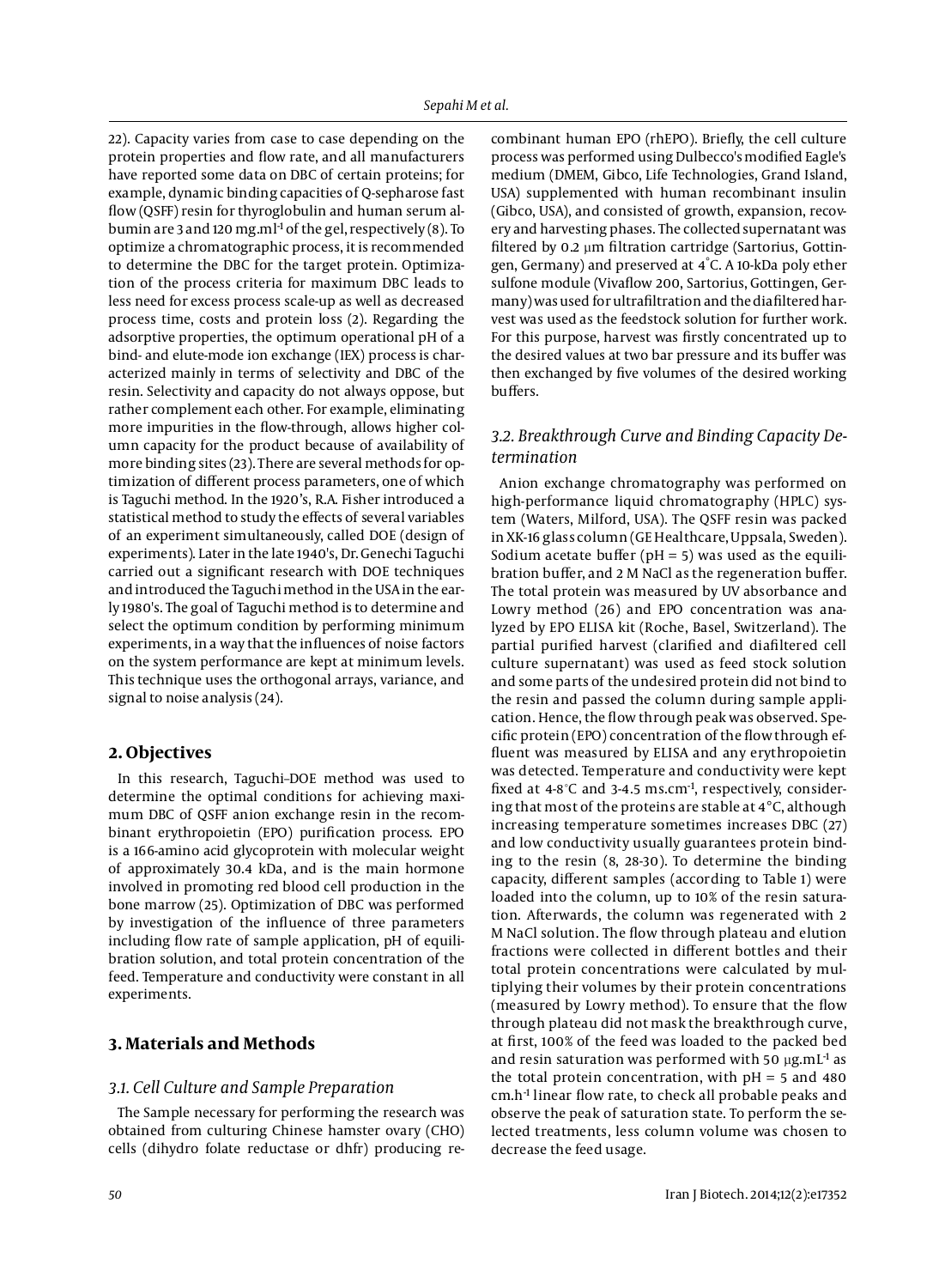#### *3.3 Factors and Levels to Investigate*

In this experience, according to packing conditions and real operational process criteria, the chosen levels for flow rate were 60, 120 and 280 cm.hr<sup>1</sup>, and for the feed protein, concentrations were 30, 40 and 50  $\mu$ g.mL<sup>-1</sup>. According to the isoelectric point of the target protein, the equilibration buffer pH was chosen at 5, 6 and 7. An L9 orthogonal array was chosen to design the treatments; thus, the concentration was chosen as factor one, flow rate as factor two, and pH as factor three. The criteria for all nine treatments and their results are shown in Table 1.

## **4. Results**

During the saturation state (Figure 1), no peak overlap was observed, but the flow through absorbance was fairly high compared with that of desired proteins (section A), because of high concentrations of unwanted proteins. When most of the binding sites were occupied with the absorbed protein, resin was not capable to absorb more proteins; thus, unabsorbed proteins left the column and absorbance rise was observed in the chromatogram according to the resin saturation percent (section B). Finally, the entire column was saturated and absorbance of the effluent was equal to the feed absorbance (section C). In this experiment, saturation was observed with a sharp rise in absorbance, because of the high flow rate.

The breakthrough curve of treatment one is shown in Figure 2. Chromatograms and breakthrough curves of other treatments are not shown. To check the saturation absorbance, the column was bypassed before starting each treatment, and the sample was passed through the UV detector. During the sample running for each treatment, when the effluent absorbance was equal to 10% of the saturation absorbance, sample loading was stopped (2). The total applied protein to the column per milliliter of resin was calculated by multiplying the time of application by the flow rate and the sample total protein concentration, and then dividing the result by the volume of resin. Total nonabsorbed protein per milliliter of resin was calculated by multiplying the protein concentration of flow through effluent by its volume, dividing by the resin volume. DBC was calculated as the total protein absorbed per milliliter of resin by subtracting the total nonabsorbed protein from total applied protein per milliliter of resin (31). Data for first and second run of each treatment are shown in Table 2.

## **5. Discussion**

In the recent years, design of experiment (DOE) has been developed for synchronic analysis of parameters



**Figure 1.** Chromatogram of Saturation State



**Figure 2.** Breakthrough Curve of Treatment One

and variables. This experiment comprised a set of independent factors over a specific section of levels, leading to a successful optimization. Taguchi's methodology for designing parameters uses the orthogonal array, involving control variables. The signal-to-noise (S/N) ratio is the value that omits the noise or standard deviation factors, which cannot be controlled. This ratio is a measure of signal strength relative to the background noise. During investigating the optimum conditions for this experiment, the S/N ratio and analysis of variance (ANOVA) were applied to determine the best configurations of the optimized variables. In this study, the raw data were transformed into ratios of S/N and measured as a log.S/N ratio is correlated to standard deviations of the results and is calculated as:

**Equation 1:** S/N=−10 log MSD

MSD: mean of standard deviations Depending on the type of target, MSD is calculated by

one of the following equations: Target: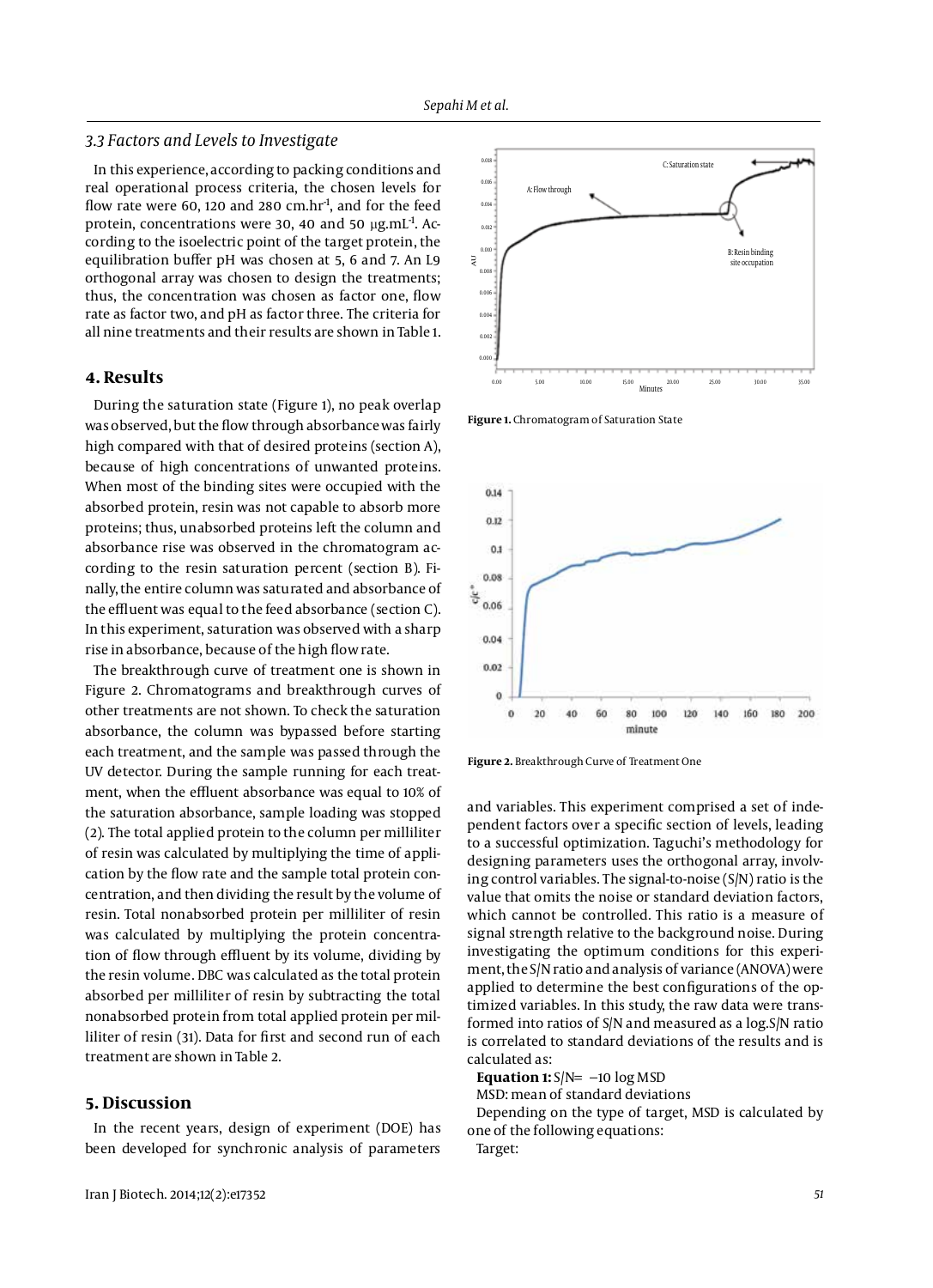**Equation 2:** a) Smaller is better

$$
\frac{\sum_{i=1}^{r} Y_i^2}{r}
$$

**Equation 3:** b) Larger is better

$$
\frac{\sum_{i=1}^r \left(\frac{1}{Y_i^2}\right)}{r}
$$

**Equation 4:** c) Closer is better

$$
\frac{\sum_{i=1}^{r} (Y_i - M)^2}{r}
$$

Where: Y<sub>i</sub>: result; r: runs

For each treatment, the S/N ratio was calculated according to equation 3, because our target was "larger DBC" and the results are shown in Table 3.

After calculating MSD and the S/N ratio for each treatment, the S/N ratio was used to prepare the table of main effects and for ANOVA analysis. There, all calculations were the same, but the target was the S/N ratio and the condition was the larger, the better. Therefore, average of the S/N ratio was calculated by calculating its average for all the levels of each factor. These results are shown in Table 4.

The main effect graph was then plotted for each level of each factor, shown in Figure 3.

The ANOVA technique was applied to measurethe experiments,such as orthogonal array. ANOVA and main effect graph show the optimum level for each factor. Levels with greater S/N ratio were the optimum levels. In this case, A1, B2 and C3 were optimum conditions, meaning that maximum binding capacity was reached with a pH of 5 for the working buffer, 50 mg/mL for the protein feed concentration, and 120 cm/h for the application flow rate. It was possible to calculate an expected amount for the S/N ratio (Equations 5 and 6) and the target parameter (dynamic binding capacity) by the Taguchi method, according to Equations 7-9.

| Table 1. The Selected Levels for Three Factors (Concentration, Flow Rate and pH) According to an L9 Orthogonal Array |     |                                                                                            |                |  |
|----------------------------------------------------------------------------------------------------------------------|-----|--------------------------------------------------------------------------------------------|----------------|--|
| pН                                                                                                                   |     | Linear Flow Rate (cm.hr <sup>-1</sup> ) Protein Concentration ( $\mu$ g.mL <sup>-1</sup> ) | Treatment      |  |
|                                                                                                                      | 60  | 50                                                                                         | T1             |  |
| 6                                                                                                                    | 120 | 50                                                                                         | T <sub>2</sub> |  |
|                                                                                                                      | 240 | 50                                                                                         | T3             |  |
| 6                                                                                                                    | 60  | 40                                                                                         | T <sub>4</sub> |  |
|                                                                                                                      | 120 | 40                                                                                         | T5             |  |
|                                                                                                                      | 240 | 40                                                                                         | T <sub>6</sub> |  |
|                                                                                                                      | 60  | 30                                                                                         | T7             |  |
|                                                                                                                      | 120 | 30                                                                                         | T8             |  |
|                                                                                                                      | 240 | 30                                                                                         | T9             |  |

**Table 2.** The Selected Levels for Three Factors (Concentration, Flow Rate and pH) According to an L9 Orthogonal Array and Dynamic Binding Capacity of 9 Treatments a

| <b>Treatment</b> |         | Sample Volume,<br>m <sup>b</sup> | <b>Total Applied Protein,</b><br>$mg.mL-1$ of Resin | <b>Total Nonabsorbed</b><br>Protein, mg.mL $^{-1}$ of Resin | DBC, mg.mL<br><sup>1</sup> Resin |
|------------------|---------|----------------------------------|-----------------------------------------------------|-------------------------------------------------------------|----------------------------------|
| <b>T1</b>        | 1st run | 208                              | 10.4                                                | 2.496                                                       | 7.904                            |
|                  | 2nd run | 184                              | 9.2                                                 | 3.864                                                       | 5.336                            |
| <b>T2</b>        | 1st run | 56                               | 2.8                                                 | 1.064                                                       | 1.736                            |
|                  | 2nd run | 47.2                             | 2.36                                                | 0.708                                                       | 1.652                            |
| T3               | 1st run | 108                              | 5.4                                                 | 2.7                                                         | 2.7                              |
|                  | 2nd run | 70.4                             | 3.52                                                | 1.6896                                                      | 1.8304                           |
| <b>T4</b>        | 1st run | 172                              | 6.88                                                | 2.064                                                       | 4.816                            |
|                  | 2nd run | 16                               | 0.64                                                | 0.32                                                        | 0.32                             |
| <b>T5</b>        | 1st run | 152                              | 6.08                                                | 2.888                                                       | 3.192                            |
|                  | 2nd run | 88                               | 3.52                                                | 1.232                                                       | 2.288                            |
| T6               | 1st run | 88                               | 3.52                                                | 1.144                                                       | 2.376                            |
|                  | 2nd run | 52.8                             | 2.112                                               | 1.4784                                                      | 0.6336                           |
| T7               | 1st run | 70                               | 2.1                                                 | 1.82                                                        | 0.28                             |
|                  | 2nd run | 95                               | 2.85                                                | 1.995                                                       | 0.855                            |
| T8               | 1st run | 63.6                             | 1.908                                               | 1.4628                                                      | 0.4452                           |
|                  | 2nd run | 74                               | 2.22                                                | 1.628                                                       | 0.592                            |
| T9               | 1st run | 46.4                             | 1.392                                               | 1.2992                                                      | 0.0928                           |
|                  | 2nd run | 69.6                             | 2.088                                               | 1.2528                                                      | 0.8352                           |

a Abbreviation: DBC, dynamic binding capacity.

b Sample was applied to the column up to 10% of the saturation state.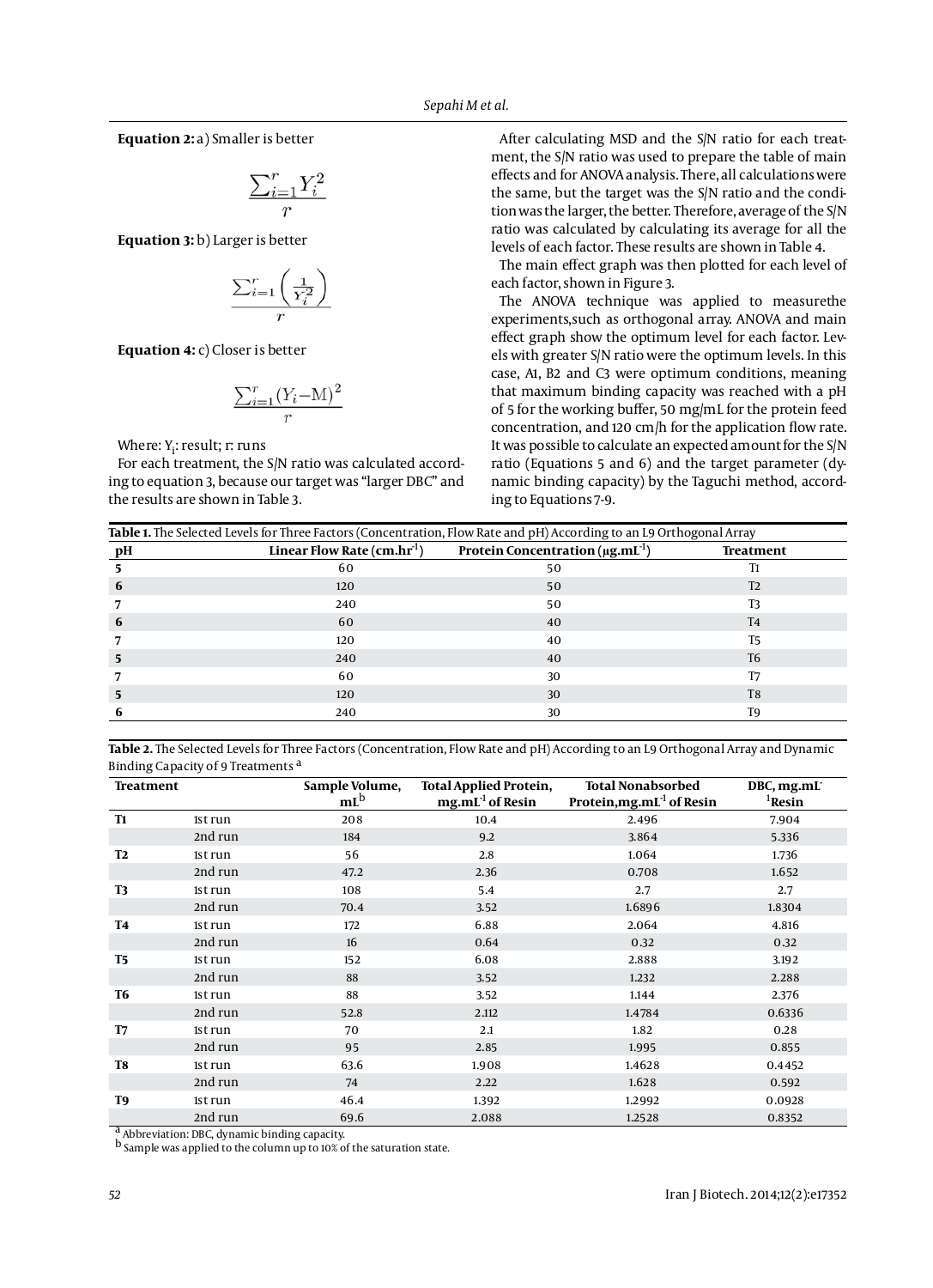| Sepahi M et al. |  |  |  |
|-----------------|--|--|--|
|-----------------|--|--|--|

| Table 3. Mean of Standard Deviations and Signal-to-Noise Analysis Data <sup>a</sup> |                                                   |                                                  |          |                            |
|-------------------------------------------------------------------------------------|---------------------------------------------------|--------------------------------------------------|----------|----------------------------|
| Treatment                                                                           | $(Y1)2$ : Square of the 1st Run<br><b>Results</b> | $(Y2)^2$ Square of the 2nd<br><b>Run Results</b> | MSD:     | $S/N$ :-10 $log MSD$       |
|                                                                                     |                                                   |                                                  |          |                            |
| <b>T1</b>                                                                           | 62.4732                                           | 28.4729                                          | 0.025564 | 15.92371                   |
| <b>T2</b>                                                                           | 3.0137                                            | 2.7291                                           | 0.34912  | 4.57026                    |
| <b>T3</b>                                                                           | 7.29                                              | 3.3504                                           | 0.217825 | 6.618962                   |
| <b>T4</b>                                                                           | 23.1939                                           | 0.1024                                           | 4.90437  | $-6.90583$                 |
| <b>T5</b>                                                                           | 10.1889                                           | 5.2349                                           | 0.144585 | 8.398743                   |
| <b>T6</b>                                                                           | 5.6454                                            | 0.4014                                           | 1.334056 | $-1.25224$                 |
| T7                                                                                  | 0.0784                                            | 0.731                                            | 7.061522 | $-8.489$                   |
| T <sub>8</sub>                                                                      | 0.1982                                            | 0.3505                                           | 3.949346 | $-5.96513$                 |
| T9                                                                                  | 0.0086                                            | 0.6976                                           | 58.77639 | $-17.6979$                 |
|                                                                                     |                                                   |                                                  |          | Average $(S/N) = -0.53316$ |

<sup>a</sup> Abbreviations: MSD, mean of standard deviations; S/N, signal-to-noise.

| Table 4. Analysis of Variance for Each Factor                                                                                                                                                             |                                |                     |                     |             |
|-----------------------------------------------------------------------------------------------------------------------------------------------------------------------------------------------------------|--------------------------------|---------------------|---------------------|-------------|
| Parameter                                                                                                                                                                                                 | $S/N_{\text{Mi},1}^{\text{a}}$ | $S/N_{\text{Mi},2}$ | $S/N_{\text{Mi},3}$ | S/N Average |
| $M = A$ , $i = 1, A_1^b$                                                                                                                                                                                  | 15.9237                        | 4.5703              | 6.61896             | 9.037653    |
| $M = A$ , i = 2, A <sub>2</sub>                                                                                                                                                                           | $-6.90583$                     | 8.39874             | $-1.25224$          | 0.080223    |
| $M = A$ , i = 3, $A_3$                                                                                                                                                                                    | $-8.489$                       | $-5.96513$          | $-17.6979$          | $-10.7173$  |
| $M = B$ , i = 1, $B_1$                                                                                                                                                                                    | 15.9237                        | $-6.90583$          | $-8.489$            | 0.17629     |
| $M = B$ , i = 2, $B_2$                                                                                                                                                                                    | 4.5703                         | 8.39874             | $-5.96513$          | 2.334637    |
| $M = B$ , $i = 3, B_3$                                                                                                                                                                                    | 6.61896                        | $-1.25224$          | $-17.6979$          | $-4.11039$  |
| $M = C$ , i = 1, $C_1$                                                                                                                                                                                    | 15.9237                        | $-1.25224$          | $-5.96513$          | 2.90211     |
| $M = C$ , i = 2, $C_2$                                                                                                                                                                                    | 4.5703                         | $-6.90583$          | $-17.6979$          | $-6.67781$  |
| $M = C$ , i = 3, $C_3$                                                                                                                                                                                    | 6.61896                        | 8.39874             | $-8.489$            | 2.176233    |
| $\frac{a}{N}$ S/N <sub>Mi,1</sub> , S/N <sub>Mi,2</sub> and S/N <sub>Mi,3</sub> indicate the three results of S/N ratio of treatments (T1-T9) which each level of each factor involves in it, for Example |                                |                     |                     |             |

C<sub>3</sub>(equilibration buffer pH 7) is involved in T3, T5 and T7 treatments so S/N<sub>C3,1</sub>, S/N<sub>C3,2</sub> and S/N<sub>C3,3</sub> are S/N ratio of treatment T3,T5 and T7.<br><sup>D</sup> Abbreviations: M is substituted with each factor (Concentration, Fl number (1, 2 and 3) to show the chosen level of each factor. For Example A1 indicates 50  $\mu$ g.mL<sup>-1</sup> of feed protein concentration.



**Figure 3.** Main Effect of Each Level of Each Factor

# **Equation 5:**

$$
S/N_{exp} = \overline{T} + (\overline{S/N_{A-opt}} - \overline{T}) + (\overline{S/N_{B-opt}} - \overline{T}) + (\overline{S/N_{C-opt}} - \overline{T})
$$
  
=  $\overline{S/N_{A-opt}} + \overline{S/N_{B-opt}} + \overline{S/N_{C-opt}} - 2\overline{T}$ 

Iran J Biotech. 2014;12(2):e17352 *53*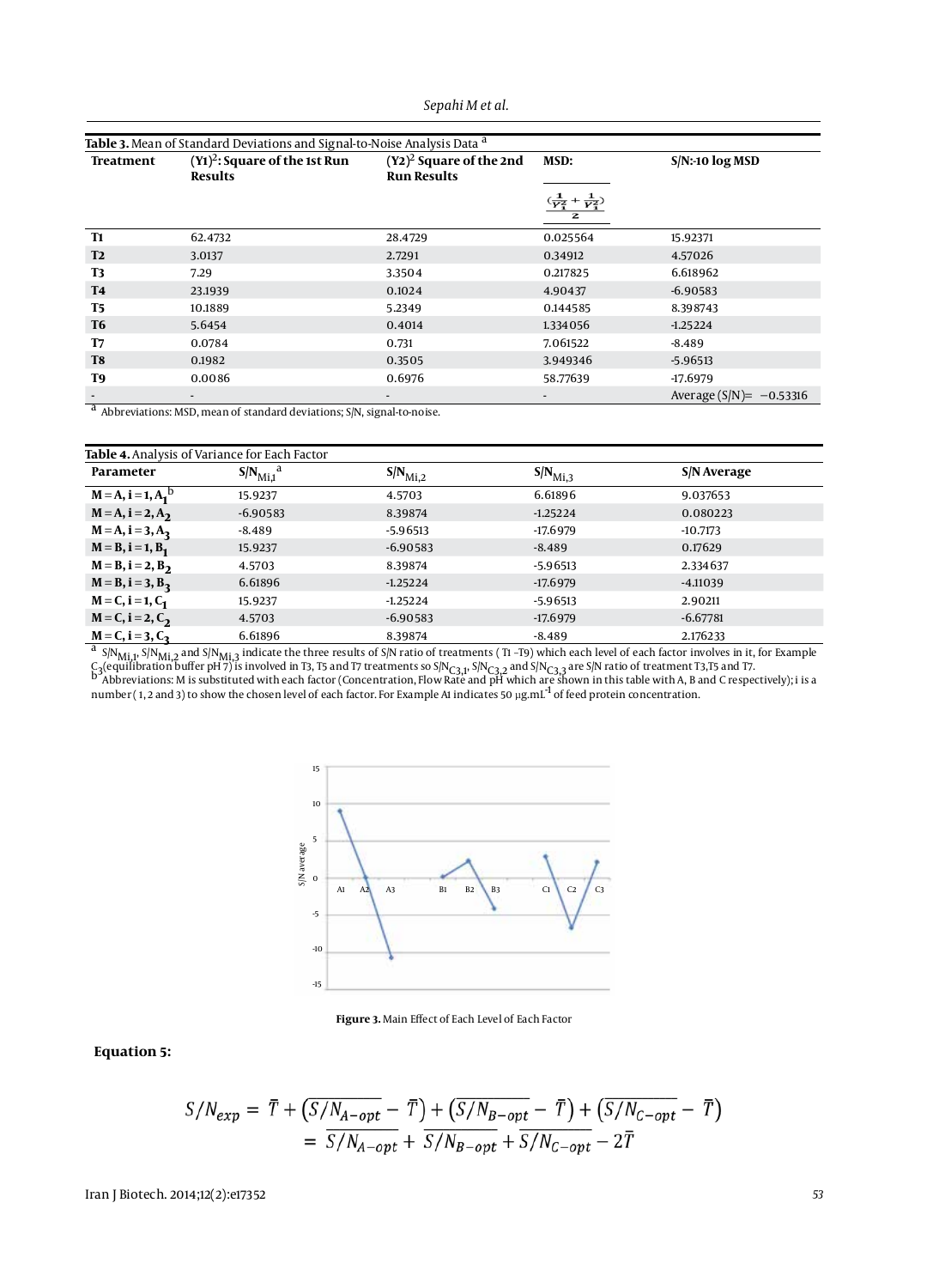**Equation 6:**

$$
\bar{T} = \frac{\Sigma(\frac{S}{N})}{n}
$$

According to the Type of targets, equations for the expected targets are:

**Equation 7:** a) Smaller is better:  $Y_{\text{exp}}=$ 

$$
\sqrt{\rm MSD_{\rm exp}}
$$

# **Equation 8:** b) Larger is better:  $Y_{exp}$ =

$$
\sqrt{\frac{1}{\rm MSD_{exp}}}
$$

**Equation 9:** c) Closer is better: to a certain amount  $(M): Y_{\rm exp} =$ 

$$
\sqrt{\rm MSD_{\rm exp}}
$$

In this research:

$$
S/N_{exp} = \overline{S/N_{A1}} + \overline{S/N_{B2}} + \overline{S/N_{C3}} - 2\overline{T}
$$

 $S/N$ <sub>exp</sub>= 9.037653+2.334637+2.90211-2× (-0.53316) = 15.34072

$$
Y_{\rm exp} = 10^{-\frac{N_{\rm exp}}{10}} = 10^{-1534072} = 0.0292367
$$

$$
Y_{\rm exp} = \sqrt{\frac{1}{\rm MSD}} = \sqrt{\frac{1}{0.0292367}} \cong 5.8484
$$

According to the treatments and performed experiments, 5.85 mg protein per milliliter of resin was the maximum binding capacity for purification of recombinant EPO by anionic exchange chromatography, using QSFF resin. This criterion was used to perform an experiment (repeated three times). Measured dynamic binding capacities (6.208, 5.91, 6.054 mg.mL<sup>-1</sup> and mean: 6.0573 mg/mL) were analyzed by one sample t-test and no significant difference was observed ( $P = 0.136$ ).

### **Acknowledgements**

We are grateful to other coworkers: R. Mardani, A.H. Majidi, L. Shafiee, and R. Khosravi at the Recombinant Biopharmaceutical Production Department of Institute Pasteure for their expert assistance.

### **Authors' Contribution**

All the authors equallyparticipated in this research.

# **Funding/Support**

Iran National Foundation of Science (INFS) provided financial support for research conduction and production, and Research Complex of Pasteur Institute of Iran provided the materials and equipment.

#### **Financial Disclosure**

There was no conflict of interest.

### **References**

- 1. Determination of Dynamic Binding Capacity for ProSep-vA Media. *Millipore Tech Pub.* 2005;TB1175EN00.
- 2. Bergander T, Nilsson-Valimaa K, Oberg K, Lacki KM. Highthroughput process development: determination of dynamic binding capacity using microtiter filter plates filled with chromatography resin. *Biotechnol Prog.* 2008;**24**(3):632–9.
- 3. LeVan M, Carta G, Yon C. *Perry's Chemical engineers Handbook.* Green DW editor. New York: McGraw-Hill; 1997.
- 4. Mönster A, Villain L, Scheper T, Beutel S. One-step-purification of penicillin G amidase from cell lysate using ion-exchange membrane adsorbers. *J Memb Sci.* 2013;**444**:359–64.
- 5. Pabst TM, Suda EJ, Thomas KE, Mensah P, Ramasubramanyan N, Gustafson ME, et al. Binding and elution behavior of proteins on strong cation exchangers. *J Chromatogr A.* 2009;**1216**(45):7950–6.
- 6. Shapiro MS, Haswell SJ, Lye GJ, Bracewell DG. Design and characterization of a microfluidic packed bed system for protein breakthrough and dynamic binding capacity determination. *Biotechnol Prog.* 2009;**25**(1):277–85.
- 7. Staby A, Jensen IH. Comparison of chromatographic ion-exchange resins. II. More strong anion-exchange resins. *J Chromatogr A.* 2001;**908**(1-2):149–61.
- 8. 3 ed: Pharmacia LKB Biotechnology; 1991.
- 9. Hofer S, Ronacher A, Horak J, Graalfs H, Lindner W. Static and dynamic binding capacities of human immunoglobulin G on polymethacrylate based mixed-modal, thiophilic and hydrophobic cation exchangers. *J Chromatogr A.* 2011;**1218**(49):8925–36.
- 10. Ahamed T. Netherland: Delft university of Technology; 2008.
- 11. Carta G. Predicting protein dynamic binding capacity from batch adsorption tests. *Biotechnol J.* 2012;**7**(10):1216–20.
- 12. Sofer GK, Hagel L. illustrated ed: Academic Press; 1997.
- 13. Bhambure R, Kumar K, Rathore AS. High-throughput process development for biopharmaceutical drug substances. *Trends Biotechnol.* 2011;**29**(3):127–35.
- 14. Shukla AA, Etzel MR, Gadam S. Process scale bioseparations for the biopharmaceutical industry. *Springer.* 2007.
- 15. Sofer G, Chirica LC. Downstream Processing: Improving Productivity in Downstream Processing. *Biopharm international.* 2006;**19**(11).
- Faude A, Zacher D, Muller E, Bottinger H. Fast determination of conditions for maximum dynamic capacity in cation-exchange chromatography of human monoclonal antibodies. *J Chromatogr A.* 2007;**1161**(1-2):29–35.
- 17. Hahn R, Schulz PM, Schaupp C, Jungbauer A. Bovine whey fractionation based on cation-exchange chromatography. *J Chromatogr A.* 1998;**795**(2):277–87.
- 18. Harinarayan C, Mueller J, Ljunglof A, Fahrner R, Van Alstine J, van Reis R. An exclusion mechanism in ion exchange chromatography. *Biotechnol Bioeng.* 2006;**95**(5):775–87.
- 19. Lendero N, Vidic J, Brne P, Podgornik A, Strancar A. Simple method for determining the amount of ion-exchange groups on chromatographic supports. *J Chromatogr A.* 2005;**1065**(1):29–38.
- 20. Urmann M, Graalfs H, Joehnck M, Jacob LR, Frech C. Cation-exchange chromatography of monoclonal antibodies: Characterisation of a novel stationary phase designed for production-scale